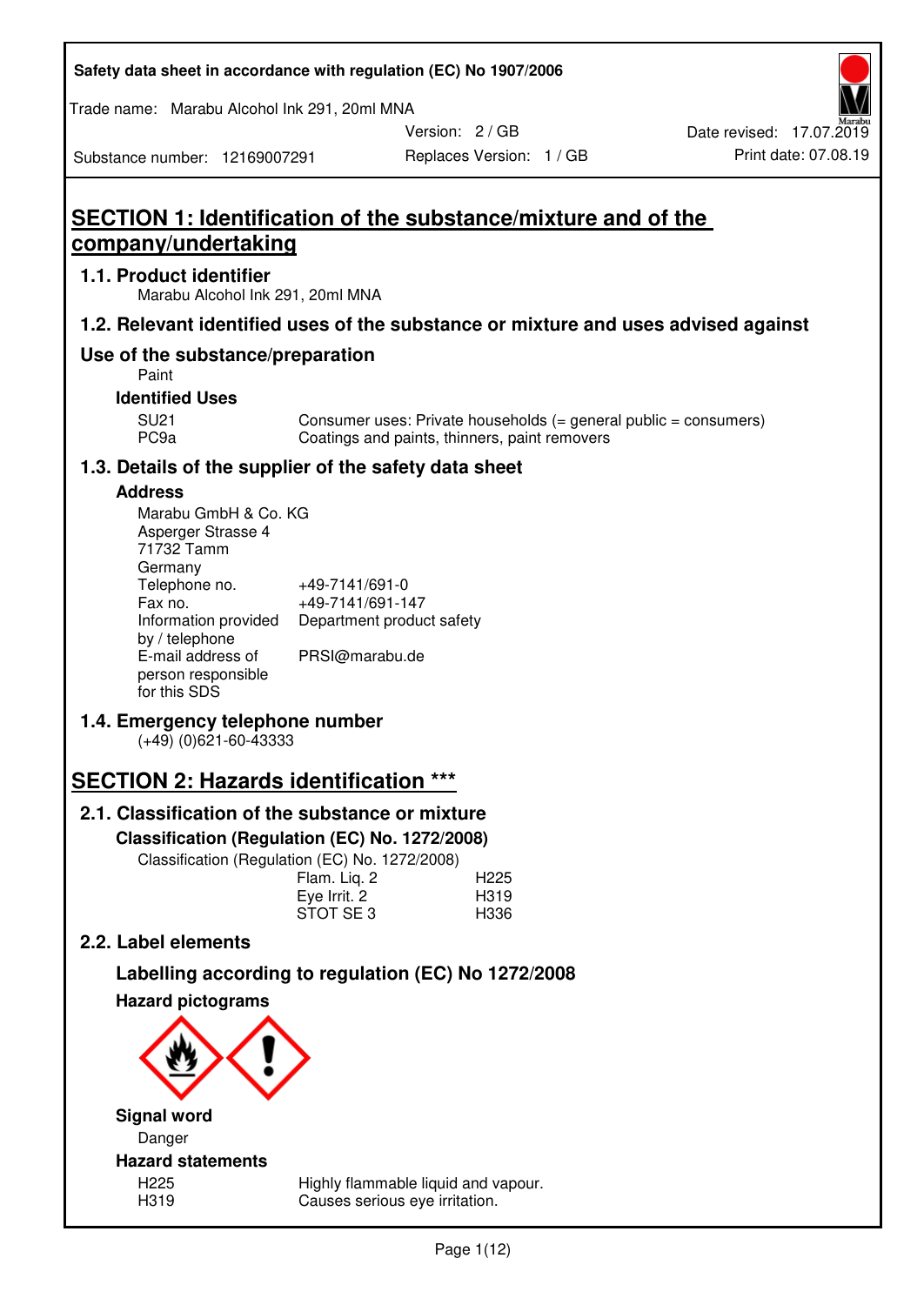| Safety data sheet in accordance with regulation (EC) No 1907/2006 |                                                       |                          |     |                                                                                 |
|-------------------------------------------------------------------|-------------------------------------------------------|--------------------------|-----|---------------------------------------------------------------------------------|
| Trade name: Marabu Alcohol Ink 291, 20ml MNA                      |                                                       |                          |     |                                                                                 |
|                                                                   |                                                       | Version: 2 / GB          |     | Date revised: 17.07.2019                                                        |
| Substance number: 12169007291                                     |                                                       | Replaces Version: 1 / GB |     | Print date: 07.08.19                                                            |
| H336                                                              | May cause drowsiness or dizziness.                    |                          |     |                                                                                 |
| Precautionary statements ***                                      |                                                       |                          |     |                                                                                 |
| P <sub>101</sub>                                                  |                                                       |                          |     | If medical advice is needed, have product container or label at hand.           |
| P102                                                              | Keep out of reach of children.                        |                          |     |                                                                                 |
| P210                                                              |                                                       |                          |     | Keep away from heat, hot surfaces, sparks, open flames and other ignition       |
|                                                                   | sources. No smoking.                                  |                          |     |                                                                                 |
| P264.1                                                            | Wash hands thoroughly after handling.                 |                          |     |                                                                                 |
| P271                                                              | Use only outdoors or in a well-ventilated area.       |                          |     |                                                                                 |
| P280                                                              |                                                       |                          |     | Wear protective gloves/protective clothing/eye protection/face protection.      |
| P305+P351+P338                                                    | lenses, if present and easy to do. Continue rinsing.  |                          |     | IF IN EYES: Rinse cautiously with water for several minutes. Remove contact     |
| P405                                                              | Store locked up.                                      |                          |     |                                                                                 |
| P501.9                                                            | Dispose of contents/container as problematic waste.   |                          |     |                                                                                 |
|                                                                   |                                                       |                          |     | Hazardous component(s) to be indicated on label (Regulation (EC) No. 1272/2008) |
| contains                                                          | Acetone; Propan-2-ol                                  |                          |     |                                                                                 |
| <b>Supplemental information</b>                                   |                                                       |                          |     |                                                                                 |
| <b>EUH066</b>                                                     | Repeated exposure may cause skin dryness or cracking. |                          |     |                                                                                 |
| 2.3. Other hazards<br>No special hazards have to be mentioned.    |                                                       |                          |     |                                                                                 |
| <b>SECTION 3: Composition/information on ingredients</b>          |                                                       |                          |     |                                                                                 |
| 3.2. Mixtures                                                     |                                                       |                          |     |                                                                                 |
| <b>Hazardous ingredients</b>                                      |                                                       |                          |     |                                                                                 |
|                                                                   |                                                       |                          |     |                                                                                 |
| Propan-2-ol                                                       |                                                       |                          |     |                                                                                 |
| CAS No.<br>EINECS no.                                             | 67-63-0<br>200-661-7                                  |                          |     |                                                                                 |
| Registration no.                                                  | 01-2119457558-25                                      |                          |     |                                                                                 |
| Concentration                                                     | 50<br>$>=$                                            | $\,<\,$                  | 100 | $\%$                                                                            |
|                                                                   |                                                       |                          |     |                                                                                 |
|                                                                   | Classification (Regulation (EC) No. 1272/2008)        |                          |     |                                                                                 |
|                                                                   | Flam. Liq. 2                                          | H <sub>225</sub>         |     |                                                                                 |
|                                                                   | Eye Irrit. 2                                          | H319                     |     |                                                                                 |
|                                                                   | STOT SE3                                              | H336                     |     |                                                                                 |
|                                                                   |                                                       |                          |     |                                                                                 |
| <b>Acetone</b>                                                    |                                                       |                          |     |                                                                                 |
| CAS No.                                                           | 67-64-1                                               |                          |     |                                                                                 |
| EINECS no.                                                        | 200-662-2                                             |                          |     |                                                                                 |
| Registration no.                                                  | 01-2119471330-49                                      |                          |     |                                                                                 |
| Concentration                                                     | 20<br>$>=$                                            | $\overline{\phantom{0}}$ | 25  | $\%$                                                                            |
|                                                                   |                                                       |                          |     |                                                                                 |
|                                                                   | Classification (Regulation (EC) No. 1272/2008)        |                          |     |                                                                                 |
|                                                                   | Flam. Liq. 2                                          | H <sub>225</sub>         |     |                                                                                 |
|                                                                   | Eye Irrit. 2                                          | H319                     |     |                                                                                 |
|                                                                   | STOT SE 3                                             | H336                     |     |                                                                                 |
|                                                                   |                                                       |                          |     |                                                                                 |
| 2-(Propyloxy) ethanol<br>CAS No.                                  | 2807-30-9                                             |                          |     |                                                                                 |
| EINECS no.                                                        | 220-548-6                                             |                          |     |                                                                                 |
| Concentration                                                     | 1<br>$>=$                                             | $\prec$                  | 10  | $\%$                                                                            |
|                                                                   |                                                       |                          |     |                                                                                 |
|                                                                   | Classification (Regulation (EC) No. 1272/2008)        |                          |     |                                                                                 |
|                                                                   | Acute Tox. 4                                          | H312                     |     |                                                                                 |
|                                                                   | Eye Irrit. 2                                          | H319                     |     |                                                                                 |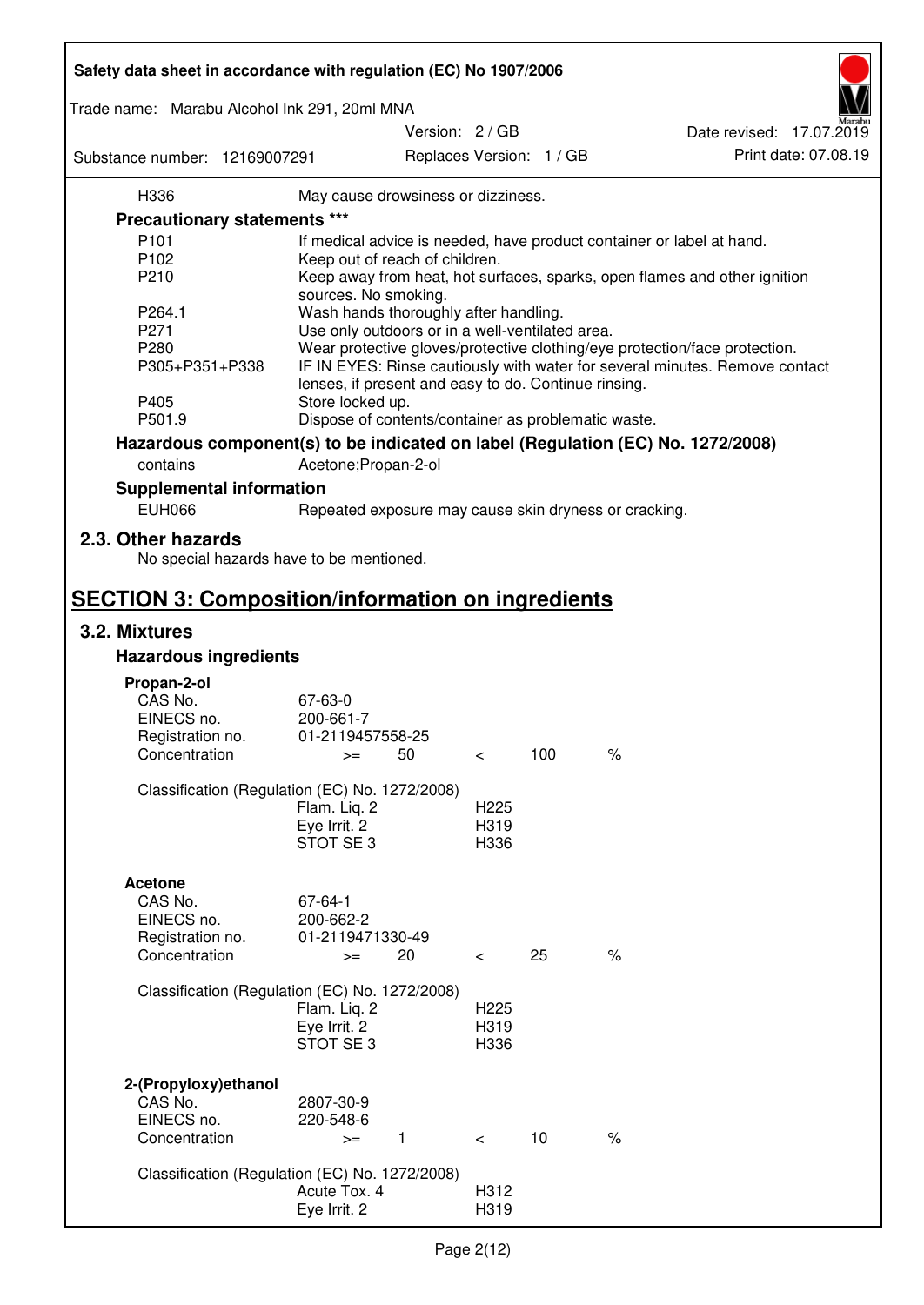Trade name: Marabu Alcohol Ink 291, 20ml MNA



Substance number: 12169007291

Replaces Version: 1 / GB Print date: 07.08.19

# **SECTION 4: First aid measures**

# **4.1. Description of first aid measures**

#### **General information**

In all cases of doubt, or when symptoms persist, seek medical attention. Never give anything by mouth to an unconscious person. If unconscious place in recovery position and seek medical advice.

#### **After inhalation**

Remove to fresh air, keep patient warm and at rest. If breathing is irregular or stopped, administer artificial respiration.

#### **After skin contact**

Remove contaminated clothing. Wash skin thoroughly with soap and water or use recognised skin cleanser. Do NOT use solvents or thinners.

#### **After eye contact**

Remove contact lenses, irrigate copiously with clean, fresh water, holding the eyelids apart for at least 10 minutes and seek immediate medical advice.

#### **After ingestion**

If accidentally swallowed rinse the mouth with plenty of water (only if the person is conscious) and obtain immediate medical attention. Keep at rest. Do NOT induce vomiting.

#### **4.2. Most important symptoms and effects, both acute and delayed**  Until now no symptoms known so far.

# **4.3. Indication of any immediate medical attention and special treatment needed**

#### **Hints for the physician / treatment**

Treat symptomatically

# **SECTION 5: Firefighting measures**

#### **5.1. Extinguishing media**

#### **Suitable extinguishing media**

Recommended: alcohol resistant foam, CO2, powders, water spray/mist, Not be used for safety reasons: water jet

#### **5.2. Special hazards arising from the substance or mixture**

In the event of fire the following can be released: Carbon monoxide (CO); Carbon dioxide (CO2); dense black smoke

# **5.3. Advice for firefighters**

#### **Special protective equipment for fire-fighting**

Cool closed containers exposed to fire with water. Do not allow run-off from fire fighting to enter drains or water courses.

# **SECTION 6: Accidental release measures**

#### **6.1. Personal precautions, protective equipment and emergency procedures**

Exclude sources of ignition and ventilate the area. Avoid breathing vapours. Refer to protective measures listed in Sections 7 and 8.

#### **6.2. Environmental precautions**

Do not allow to enter drains or waterways. If the product contaminates lakes, rivers or sewage, inform appropriate authorities in accordance with local regulations.

# **6.3. Methods and material for containment and cleaning up**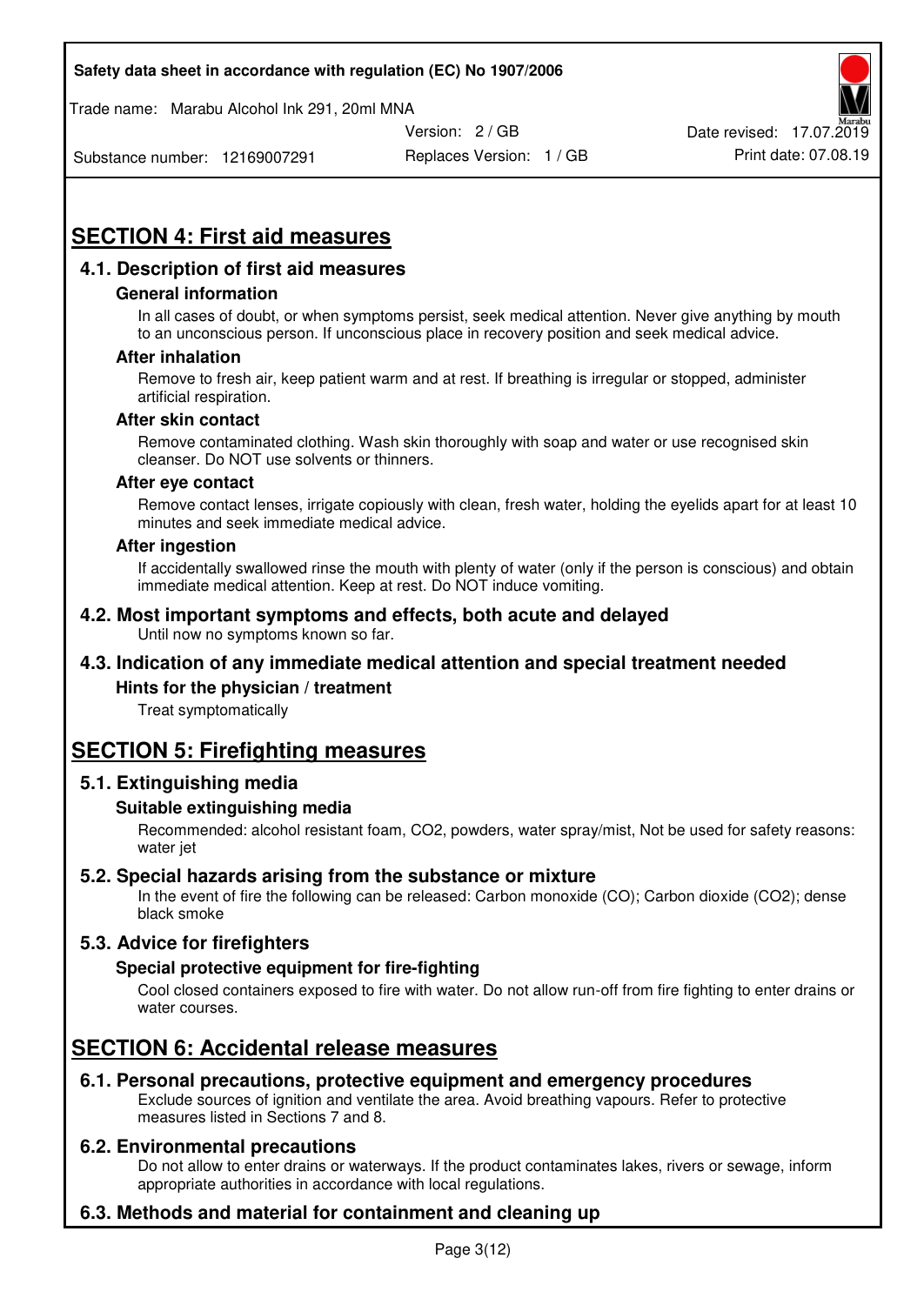Trade name: Marabu Alcohol Ink 291, 20ml MNA

Version: 2 / GB

Replaces Version: 1 / GB Print date: 07.08.19 Date revised: 17.07.2019

Substance number: 12169007291

Contain and collect spillage with non-combustible absorbent materials, e.g. sand, earth, vermiculite, diatomaceous earth and place in container for disposal according to local regulations (see section 13). Clean preferably with a detergent - avoid use of solvents.

# **6.4. Reference to other sections**

Information regarding Safe handling, see Section 7. Information regarding personal protective measures, see Section 8. Information regarding waste disposal, see Section 13.

# **SECTION 7: Handling and storage**

# **7.1. Precautions for safe handling**

#### **Advice on safe handling**

Prevent the creation of flammable or explosive concentrations of vapour in air and avoid vapour concentration higher than the occupational exposure limits. In addition, the product should only be used in areas from which all naked lights and other sources of ignition have been excluded. Electrical equipment should be protected to the appropriate standard. Mixture may charge electrostatically: always use earthing leads when transferring from one container to another. Operators should wear anti-static footwear and clothing and floors should be of the conducting type. Isolate from sources of heat, sparks and open flame. No sparking tools should be used. Avoid skin and eye contact. Avoid the inhalation of particulates and spray mist arising from the application of this mixture. Smoking, eating and drinking shall be prohibited in application area. For personal protection see Section 8. Never use pressure to empty: container is not a pressure vessel. Always keep in containers of same material as the original one. Comply with the health and safety at work laws. Do not allow to enter drains or water courses.

#### **Advice on protection against fire and explosion**

Vapours are heavier than air and may spread along floors. Vapours may form explosive mixtures with air.

#### **Classification of fires / temperature class / Ignition group / Dust explosion class**

Classification of fires B (Combustible liquid substances)<br>Temperature class T2 Temperature class

# **7.2. Conditions for safe storage, including any incompatibilities**

#### **Requirements for storage rooms and vessels**

Electrical installations/working materials must comply with the local applied technological safety standards. Storage rooms in which filling operations take place must have a conducting floor. Store in accordance with national regulation

#### **Hints on storage assembly**

Store away from oxidising agents, from strongly alkaline and strongly acid materials.

#### **Further information on storage conditions**

Observe label precautions. Store between 15 and 30 °C in a dry, well ventilated place away from sources of heat and direct sunlight. Keep container tightly closed. Keep away from sources of ignition. No smoking. Prevent unauthorised access. Containers which are opened must be carefully resealed and kept upright to prevent leakage.

#### **7.3. Specific end use(s)**

Paint

# **SECTION 8: Exposure controls/personal protection**

# **8.1. Control parameters**

# **Exposure limit values**

**Acetone** 

| - - - - - - - - |             |                   |     |        |
|-----------------|-------------|-------------------|-----|--------|
| List            | <b>EH40</b> |                   |     |        |
| Type            | WEL         |                   |     |        |
| Value           | 1210        | ma/m <sup>3</sup> | 500 | ppm(V) |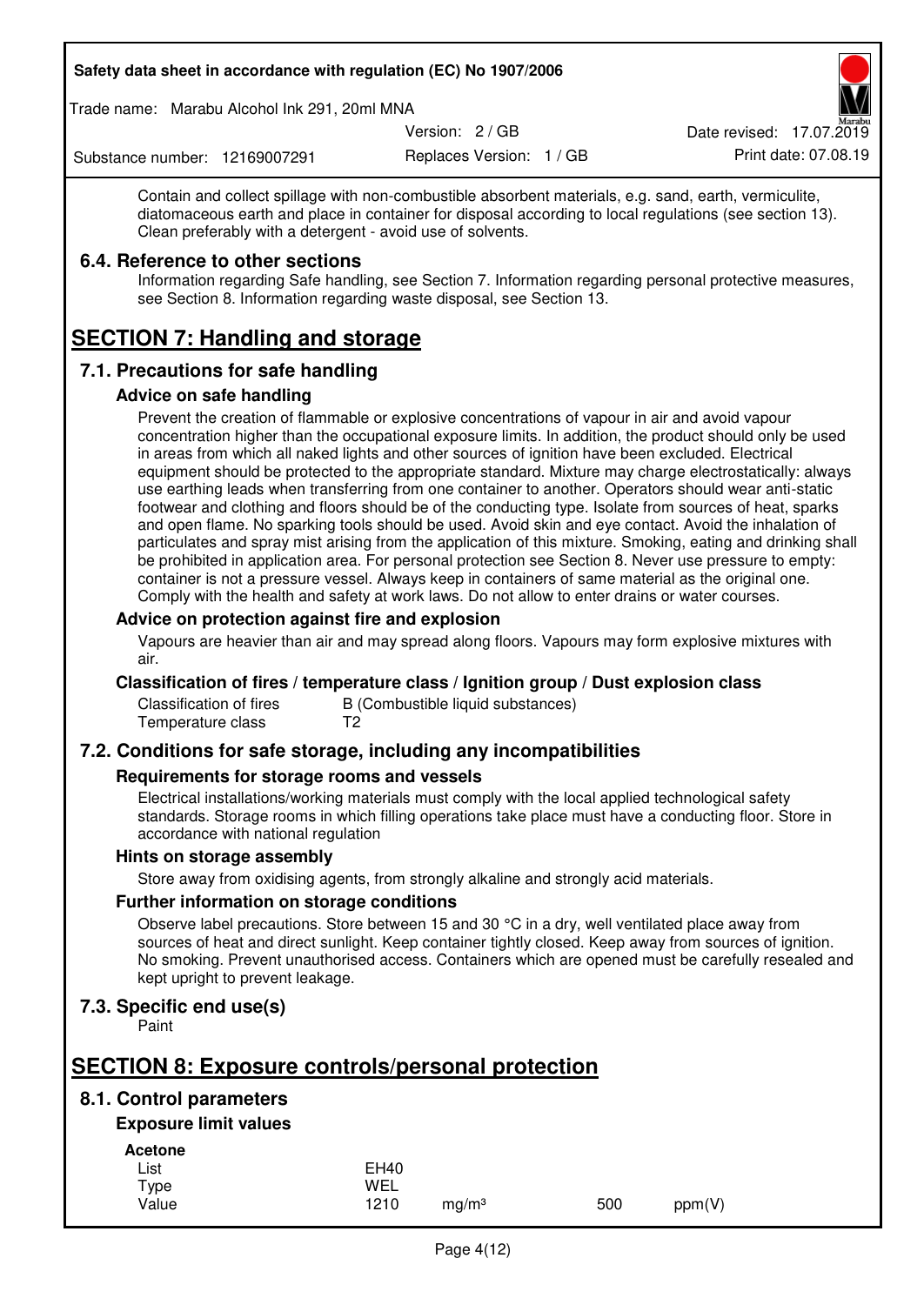| Safety data sheet in accordance with regulation (EC) No 1907/2006                            |                                     |                                        |            |                   |                          |
|----------------------------------------------------------------------------------------------|-------------------------------------|----------------------------------------|------------|-------------------|--------------------------|
| Trade name: Marabu Alcohol Ink 291, 20ml MNA                                                 |                                     |                                        |            |                   |                          |
|                                                                                              |                                     | Version: 2/GB                          |            |                   | Date revised: 17.07.2019 |
| Substance number: 12169007291                                                                |                                     | Replaces Version: 1 / GB               |            |                   | Print date: 07.08.19     |
| Short term exposure limit<br><b>Status: 2011</b>                                             | 3620                                | mg/m <sup>3</sup>                      | 1500       | ppm(V)            |                          |
| Propan-2-ol                                                                                  |                                     |                                        |            |                   |                          |
| List                                                                                         | EH40                                |                                        |            |                   |                          |
| <b>Type</b>                                                                                  | <b>WEL</b>                          |                                        |            |                   |                          |
| Value<br>Short term exposure limit<br><b>Status: 2011</b>                                    | 999<br>1250                         | mg/m <sup>3</sup><br>mg/m <sup>3</sup> | 400<br>500 | ppm(V)<br>ppm(V)  |                          |
| <b>Derived No/Minimal Effect Levels (DNEL/DMEL)</b>                                          |                                     |                                        |            |                   |                          |
| Acetone                                                                                      |                                     |                                        |            |                   |                          |
| Type of value<br>Reference group<br>Duration of exposure<br>Route of exposure                | Worker<br>Long term<br>dermal       | Derived No Effect Level (DNEL)         |            |                   |                          |
| Concentration                                                                                |                                     | 186                                    |            | mg/kg/d           |                          |
| Type of value<br>Reference group<br>Duration of exposure<br>Route of exposure                | Worker<br>Short term<br>inhalative  | Derived No Effect Level (DNEL)         |            |                   |                          |
| Concentration                                                                                |                                     | 2420                                   |            | mg/m <sup>3</sup> |                          |
| Type of value<br>Reference group<br>Duration of exposure<br>Route of exposure                | Worker<br>Long term<br>inhalative   | Derived No Effect Level (DNEL)         |            |                   |                          |
| Concentration                                                                                |                                     | 1210                                   |            | mg/m <sup>3</sup> |                          |
| Type of value<br>Reference group<br>Duration of exposure<br>Route of exposure                | Consumer<br>Long term<br>oral       | Derived No Effect Level (DNEL)         |            |                   |                          |
| Concentration                                                                                |                                     | 62                                     |            | mg/kg/d           |                          |
| Type of value<br>Reference group<br>Duration of exposure                                     | Consumer<br>Long term               | Derived No Effect Level (DNEL)         |            |                   |                          |
| Concentration                                                                                |                                     | 62                                     |            | mg/kg/d           |                          |
| Type of value<br>Reference group<br>Duration of exposure<br>Route of exposure                | Consumer<br>Long term<br>inhalative | Derived No Effect Level (DNEL)         |            |                   |                          |
| Concentration                                                                                |                                     | 200                                    |            | mg/m <sup>3</sup> |                          |
| Propan-2-ol<br>Type of value<br>Reference group<br>Duration of exposure<br>Route of exposure | Worker<br>Long term<br>inhalative   | Derived No Effect Level (DNEL)         |            |                   |                          |
| Mode of action<br>Concentration                                                              |                                     | Systemic effects<br>500                |            | mg/m <sup>3</sup> |                          |
| Type of value<br>Reference group<br>Duration of exposure                                     | Worker<br>Long term                 | Derived No Effect Level (DNEL)         |            |                   |                          |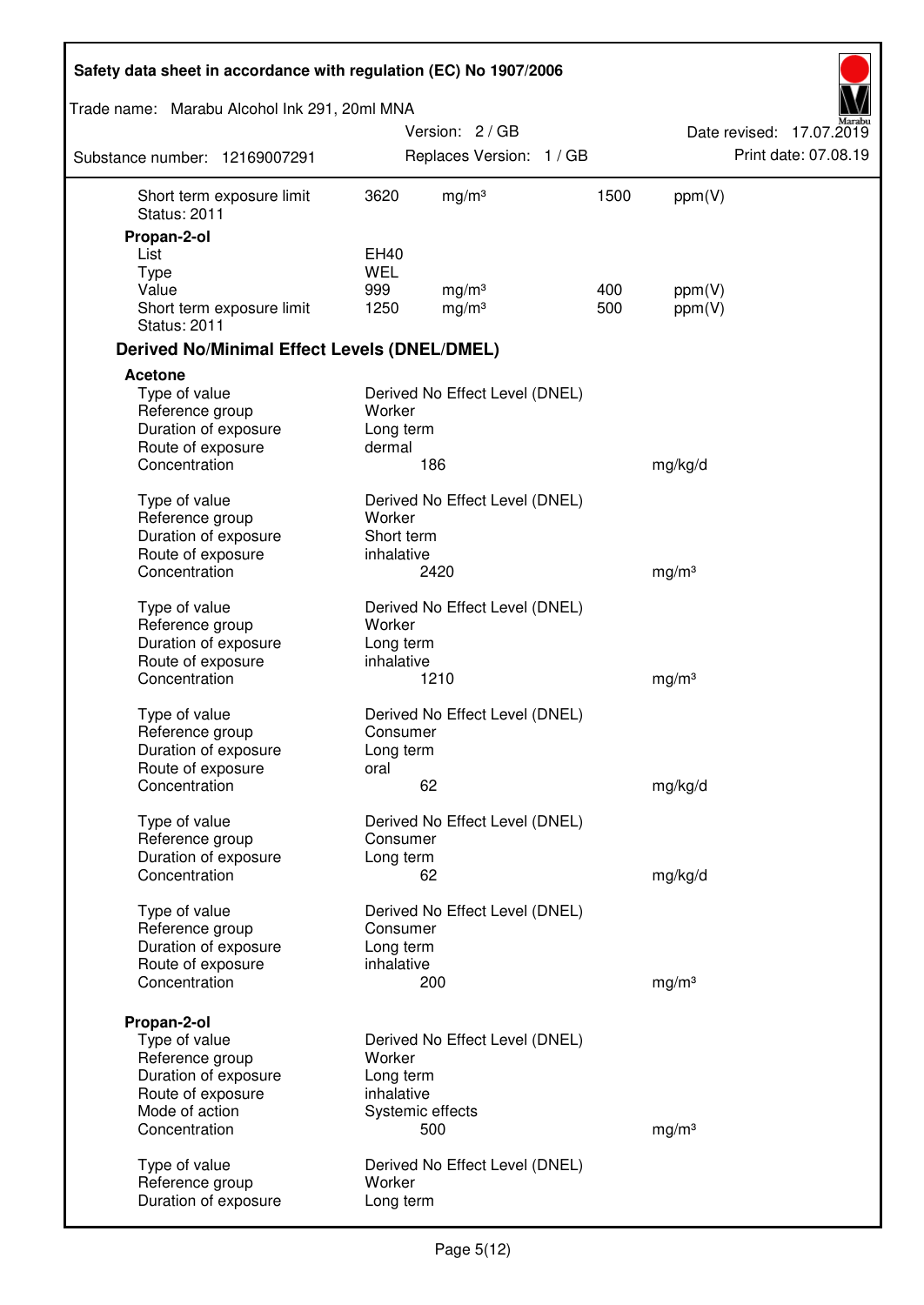Trade name: Marabu Alcohol Ink 291, 20ml MNA

Substance number: 12169007291

Version: 2 / GB Replaces Version: 1 / GB Print date: 07.08.19

Date revised: 17.07.2019

| Route of exposure                               | dermal                         |                   |
|-------------------------------------------------|--------------------------------|-------------------|
| Mode of action                                  | Systemic effects               |                   |
| Concentration                                   | 888                            | mg/kg/d           |
|                                                 |                                |                   |
| Type of value                                   | Derived No Effect Level (DNEL) |                   |
| Reference group                                 | <b>General Population</b>      |                   |
| Duration of exposure                            | Long term                      |                   |
| Route of exposure                               | inhalative                     |                   |
| Mode of action                                  | Systemic effects               |                   |
| Concentration                                   | 89                             | mg/m <sup>3</sup> |
|                                                 |                                |                   |
| Type of value                                   | Derived No Effect Level (DNEL) |                   |
| Reference group                                 | General Population             |                   |
| Duration of exposure                            | Long term                      |                   |
| Route of exposure                               | dermal                         |                   |
| Mode of action                                  | Systemic effects               |                   |
| Concentration                                   | 319                            | mg/kg/d           |
|                                                 |                                |                   |
| Type of value                                   | Derived No Effect Level (DNEL) |                   |
| Reference group                                 | <b>General Population</b>      |                   |
| Duration of exposure                            | Long term                      |                   |
| Route of exposure                               | oral                           |                   |
| Mode of action                                  | Systemic effects               |                   |
| Concentration                                   | 26                             | mg/kg/d           |
|                                                 |                                |                   |
| <b>Predicted No Effect Concentration (PNEC)</b> |                                |                   |
| <b>Acetone</b>                                  |                                |                   |
| Type of value                                   | <b>PNEC</b>                    |                   |
| <b>Type</b>                                     | Freshwater                     |                   |
| Concentration                                   |                                |                   |
|                                                 | 10,6                           | mg/l              |
| Type of value                                   | <b>PNEC</b>                    |                   |
| <b>Type</b>                                     | Saltwater                      |                   |
| Concentration                                   | 1,06                           | mg/l              |
|                                                 |                                |                   |
| Type of value                                   | <b>PNEC</b>                    |                   |
| Type                                            | Water (intermittent release)   |                   |
| Concentration                                   | 21                             | mg/l              |
|                                                 |                                |                   |
| Type of value                                   | <b>PNEC</b>                    |                   |
| <b>Type</b>                                     | Freshwater sediment            |                   |
| Concentration                                   | 30,4                           | mg/kg             |
|                                                 |                                |                   |
| Type of value                                   | <b>PNEC</b>                    |                   |
| <b>Type</b>                                     | Marine sediment                |                   |
| Concentration                                   | 3,04                           | mg/kg             |
|                                                 | <b>PNEC</b>                    |                   |
| Type of value                                   |                                |                   |
| Type                                            | Soil                           |                   |
| Concentration                                   | 29,5                           | mg/kg             |
| Type of value                                   | <b>PNEC</b>                    |                   |
| <b>Type</b>                                     | Sewage treatment plant (STP)   |                   |
| Concentration                                   | 100                            | mg/l              |
|                                                 |                                |                   |
| Propan-2-ol                                     |                                |                   |
| Type of value                                   | <b>PNEC</b>                    |                   |
|                                                 |                                |                   |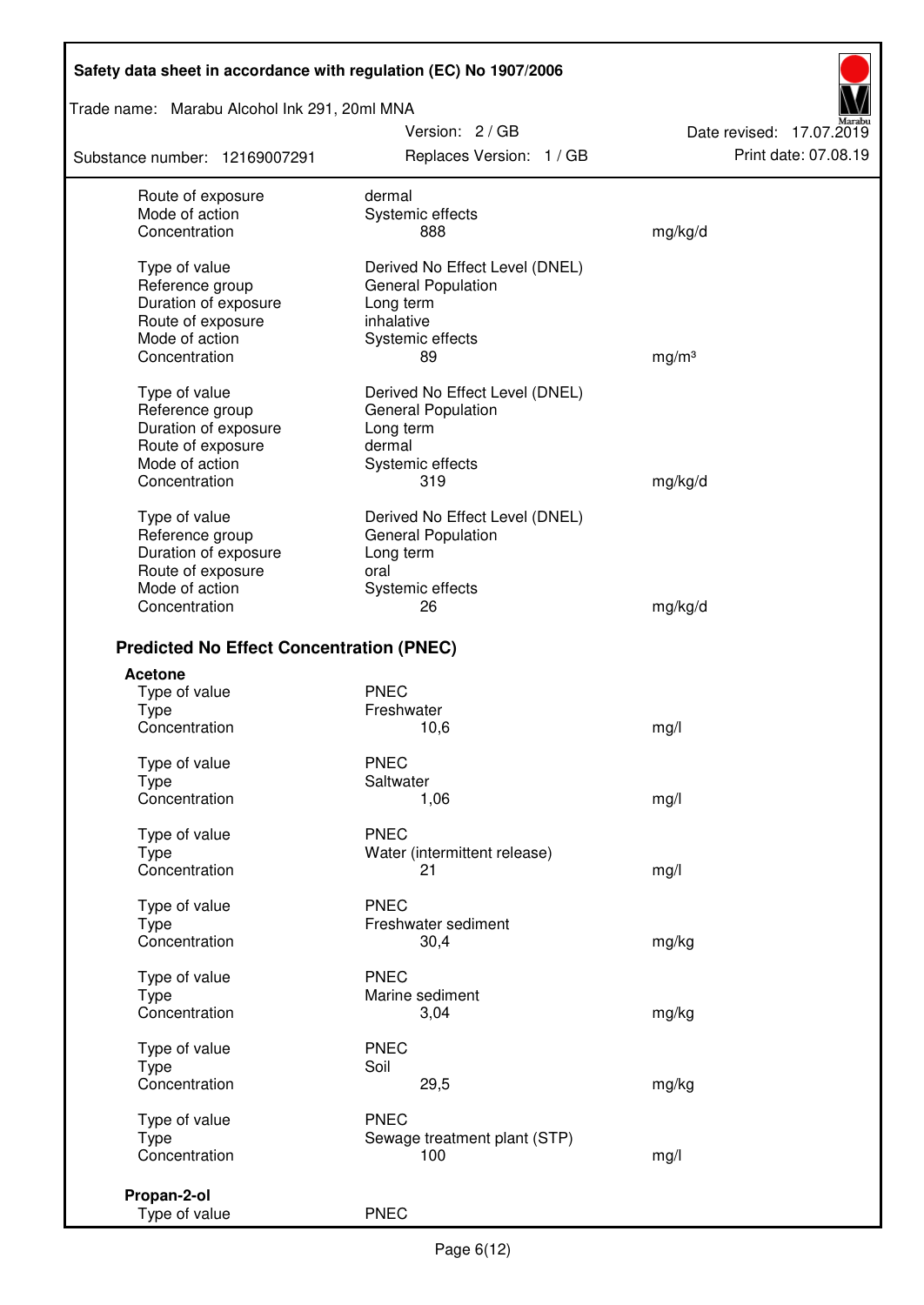#### Trade name: Marabu Alcohol Ink 291, 20ml MNA

| Substance number: 12169007291                 | Replaces Version: 1 / GB                            | Print date: 07.08.19 |
|-----------------------------------------------|-----------------------------------------------------|----------------------|
| <b>Type</b><br>Concentration                  | Freshwater<br>140,9                                 | mg/l                 |
| Type of value<br><b>Type</b><br>Concentration | <b>PNEC</b><br>Saltwater<br>140,9                   | mg/l                 |
| Type of value<br>Type<br>Concentration        | <b>PNEC</b><br>Sewage treatment plant (STP)<br>2251 | mg/l                 |
| Type of value<br>Type<br>Concentration        | <b>PNEC</b><br>Freshwater sediment<br>552           | mg/kg                |
| Type of value<br>Type<br>Concentration        | <b>PNEC</b><br>Marine sediment<br>552               | mg/kg                |
| Type of value<br>Type<br>Concentration        | <b>PNEC</b><br>Soil<br>28                           | mg/kg                |

Version: 2 / GB

Date revised: 17.07.2019

# **8.2. Exposure controls**

#### **Exposure controls**

Provide adequate ventilation. Where reasonably practicable this should be achieved by the use of local exhaust ventilation and good general extraction. If these are not sufficient to maintain concentrations of particulates and solvent vapour below the OEL, suitable respiratory protection must be worn.

#### **Respiratory protection**

If workers are exposed to concentrations above the exposure limit they must use appropriate, certified respirators. Full mask, filter A

#### **Hand protection**

There is no one glove material or combination of materials that will give unlimited resistance to any individual or combination of chemicals.

For prolonged or repeated handling nitrile rubber gloves with textile undergloves are required.<br>Material thickness  $\geq 0.5$  mm

- Material thickness  $\begin{array}{ccc} 0.5 \\ -8.5 \end{array}$  Material thickness  $\begin{array}{ccc} 0.5 \\ -8.5 \end{array}$
- Breakthrough time < 30 min

The breakthrough time must be greater than the end use time of the product.

The instructions and information provided by the glove manufacturer on use, storage, maintenance and replacement must be followed.

Gloves should be replaced regularly and if there is any sign of damage to the glove material.

Always ensure that gloves are free from defects and that they are stored and used correctly.

The performance or effectiveness of the glove may be reduced by physical/ chemical damage and poor maintenance.

Barrier creams may help to protect the exposed areas of the skin, they should however not be applied once exposure has occurred.

#### **Eye protection**

Use safety eyewear designed to protect against splash of liquids.

#### **Body protection**

Cotton or cotton/synthetic overalls or coveralls are normally suitable.

# **SECTION 9: Physical and chemical properties**

**9.1. Information on basic physical and chemical properties**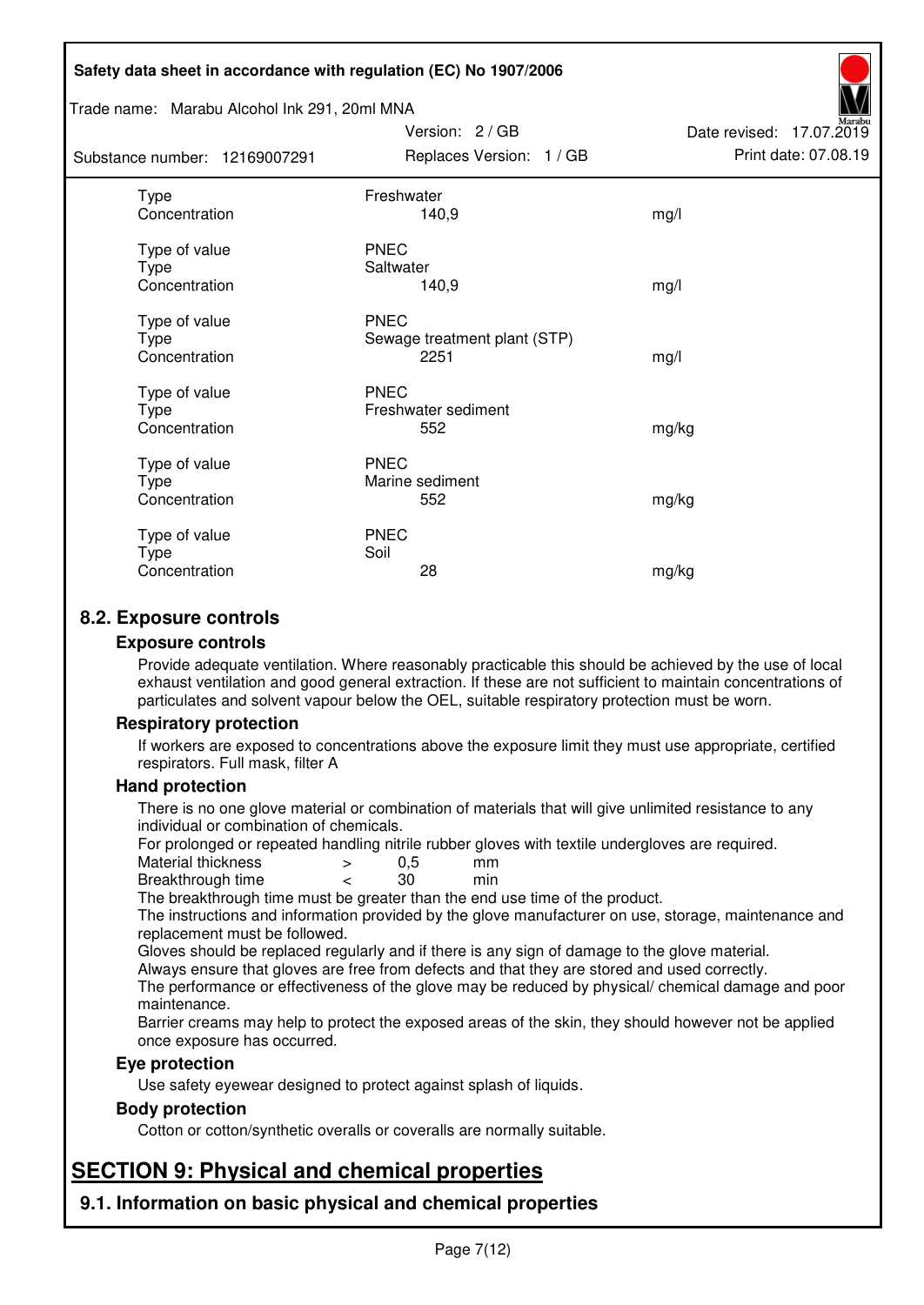| Trade name: Marabu Alcohol Ink 291, 20ml MNA       |            | Version: 2/GB            |              |     |             | Date revised: 17.07.2019 |                      |
|----------------------------------------------------|------------|--------------------------|--------------|-----|-------------|--------------------------|----------------------|
| Substance number: 12169007291                      |            | Replaces Version: 1 / GB |              |     |             |                          | Print date: 07.08.19 |
| Form                                               | liquid     |                          |              |     |             |                          |                      |
| Colour                                             | coloured   |                          |              |     |             |                          |                      |
| <b>Odour</b>                                       |            | solvent-like             |              |     |             |                          |                      |
| <b>Odour threshold</b>                             |            |                          |              |     |             |                          |                      |
| Remarks                                            |            | No data available        |              |     |             |                          |                      |
| pH value                                           |            |                          |              |     |             |                          |                      |
| Remarks                                            |            | Not applicable           |              |     |             |                          |                      |
| <b>Melting point</b>                               |            |                          |              |     |             |                          |                      |
| Remarks                                            |            | not determined           |              |     |             |                          |                      |
| <b>Freezing point</b>                              |            |                          |              |     |             |                          |                      |
| Remarks                                            |            | not determined           |              |     |             |                          |                      |
| Initial boiling point and boiling range            |            |                          |              |     |             |                          |                      |
| Value                                              | appr.      | 82                       |              |     | $^{\circ}C$ |                          |                      |
| <b>Flash point</b>                                 |            |                          |              |     |             |                          |                      |
| Value                                              |            | 20                       |              |     | $^{\circ}C$ |                          |                      |
| Evaporation rate (ether $= 1$ ) :                  |            |                          |              |     |             |                          |                      |
| Remarks                                            |            | not determined           |              |     |             |                          |                      |
| <b>Flammability (solid, gas)</b><br>Not applicable |            |                          |              |     |             |                          |                      |
| Upper/lower flammability or explosive limits       |            |                          |              |     |             |                          |                      |
| Lower explosion limit                              | appr.      | $\overline{c}$           |              |     | $%$ (V)     |                          |                      |
| Upper explosion limit                              | appr.      | 13                       |              |     | $%$ (V)     |                          |                      |
| Source                                             |            | Literature value         |              |     |             |                          |                      |
| Vapour pressure                                    |            |                          |              |     |             |                          |                      |
| Value                                              | appr.      | 45                       |              |     | hPa         |                          |                      |
| <b>Vapour density</b>                              |            |                          |              |     |             |                          |                      |
| Remarks                                            |            | not determined           |              |     |             |                          |                      |
| <b>Density</b>                                     |            |                          |              |     |             |                          |                      |
| Remarks                                            |            | not determined           |              |     |             |                          |                      |
| Solubility in water                                |            |                          |              |     |             |                          |                      |
| Remarks                                            |            | partially miscible       |              |     |             |                          |                      |
| Partition coefficient: n-octanol/water             |            |                          |              |     |             |                          |                      |
| Remarks                                            |            | Not applicable           |              |     |             |                          |                      |
| Ignition temperature                               |            |                          |              |     |             |                          |                      |
| Value<br>Source                                    | appr.      | 425<br>Literature value  |              |     | $^{\circ}C$ |                          |                      |
| <b>Viscosity</b>                                   |            |                          |              |     |             |                          |                      |
| Value                                              |            | 150                      | to           | 250 | mPa.s       |                          |                      |
| <b>Efflux time</b>                                 |            |                          |              |     |             |                          |                      |
| Value                                              | $\,<\,$    | 12                       |              |     | s           |                          |                      |
| Temperature<br>Method                              |            | 20<br>DIN 53211 4 mm     | $^{\circ}$ C |     |             |                          |                      |
|                                                    |            |                          |              |     |             |                          |                      |
| <b>Explosive properties</b><br>evaluation          |            |                          |              |     |             |                          |                      |
|                                                    | no         |                          |              |     |             |                          |                      |
| <b>Oxidising properties</b><br>evaluation          | None known |                          |              |     |             |                          |                      |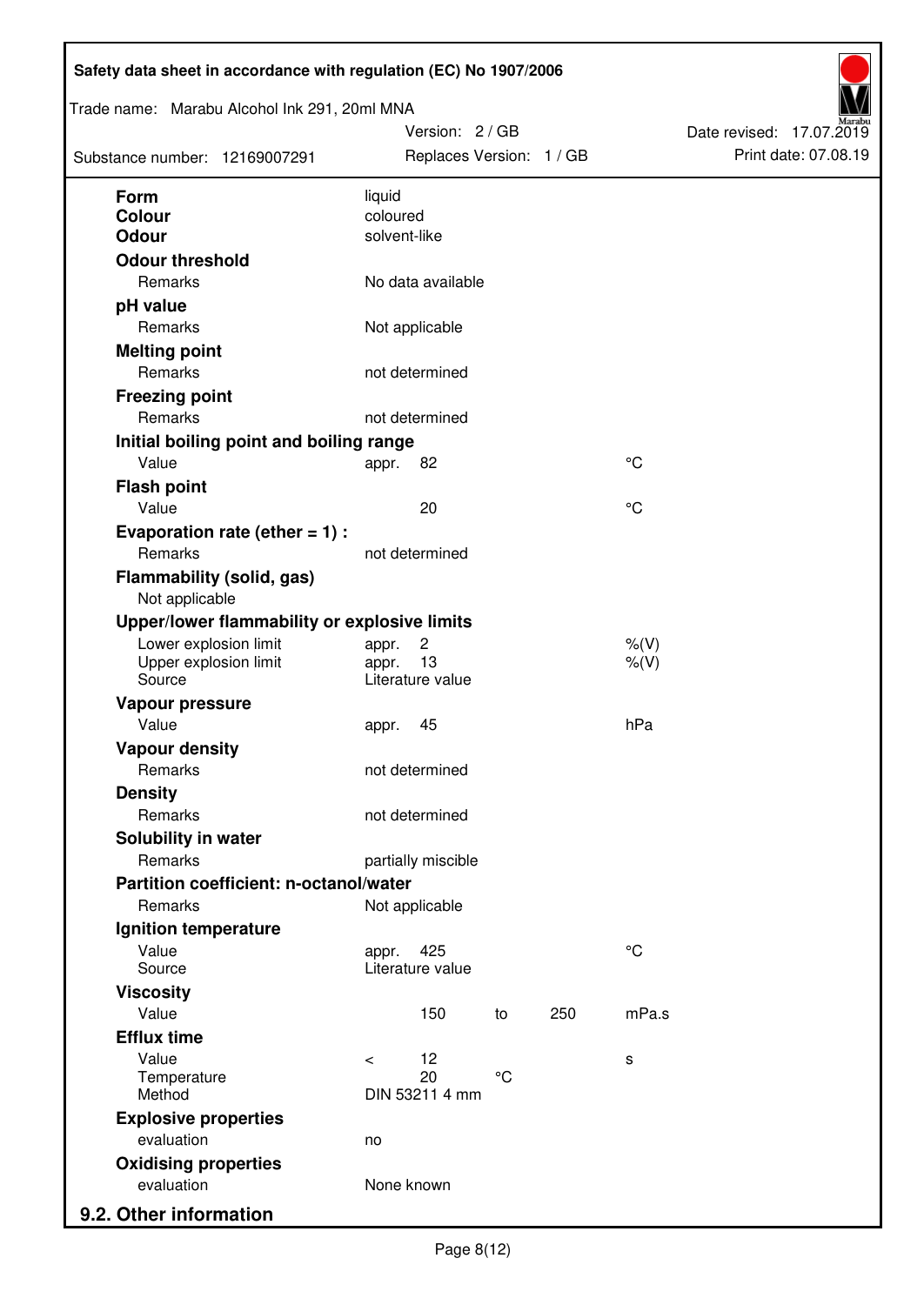| Safety data sheet in accordance with regulation (EC) No 1907/2006 |  |
|-------------------------------------------------------------------|--|
|-------------------------------------------------------------------|--|

Trade name: Marabu Alcohol Ink 291, 20ml MNA

Version: 2 / GB

Replaces Version: 1 / GB Print date: 07.08.19 Date revised: 17.07.2019

Substance number: 12169007291

#### **Other information**

The physical specifications are approximate values and refer to the used safety relevant component(s).

# **SECTION 10: Stability and reactivity**

#### **10.1. Reactivity**

No hazardous reactions when stored and handled according to prescribed instructions.

#### **10.2. Chemical stability**

Stable under recommended storage and handling conditions (see section 7).

#### **10.3. Possibility of hazardous reactions**

Keep away from oxidising agents, strongly alkaline and strongly acid materials in order to avoid exothermic reactions.

#### **10.4. Conditions to avoid**

When exposed to high temperatures may produce hazardous decomposition products.

#### **10.5. Incompatible materials**

No hazardous reactions when stored and handled according to prescribed instructions.

#### **10.6. Hazardous decomposition products**

See chapter 5.2 (Firefighting measures - Special hazards arising from the substance or mixture).

# **SECTION 11: Toxicological information**

#### **11.1. Information on toxicological effects**

| <b>Acute oral toxicity</b><br>Remarks     |          |                                      | Based on available data, the classification criteria are not met. |
|-------------------------------------------|----------|--------------------------------------|-------------------------------------------------------------------|
| <b>Acute oral toxicity (Components)</b>   |          |                                      |                                                                   |
| <b>Acetone</b><br><b>Species</b><br>LD50  | rat      | 5800                                 | mg/kg                                                             |
| <b>Acute dermal toxicity (Components)</b> |          |                                      |                                                                   |
| <b>Acetone</b><br>Species<br>LD50         | rabbit   | 20000                                | mg/kg                                                             |
| <b>Acute inhalational toxicity</b>        |          |                                      |                                                                   |
| <b>Remarks</b>                            |          |                                      | Based on available data, the classification criteria are not met. |
| <b>Skin corrosion/irritation</b>          |          |                                      |                                                                   |
| Remarks                                   |          |                                      | Based on available data, the classification criteria are not met. |
| Serious eye damage/irritation             |          |                                      |                                                                   |
| evaluation<br><b>Remarks</b>              | irritant | The classification criteria are met. |                                                                   |
| <b>Sensitization</b>                      |          |                                      |                                                                   |
| Remarks                                   |          |                                      | Based on available data, the classification criteria are not met. |
| <b>Mutagenicity</b>                       |          |                                      |                                                                   |
| Remarks                                   |          |                                      | Based on available data, the classification criteria are not met. |
| <b>Reproductive toxicity</b>              |          |                                      |                                                                   |
| <b>Remarks</b>                            |          |                                      | Based on available data, the classification criteria are not met. |
| Carcinogenicity                           |          |                                      |                                                                   |
| Remarks                                   |          |                                      | Based on available data, the classification criteria are not met. |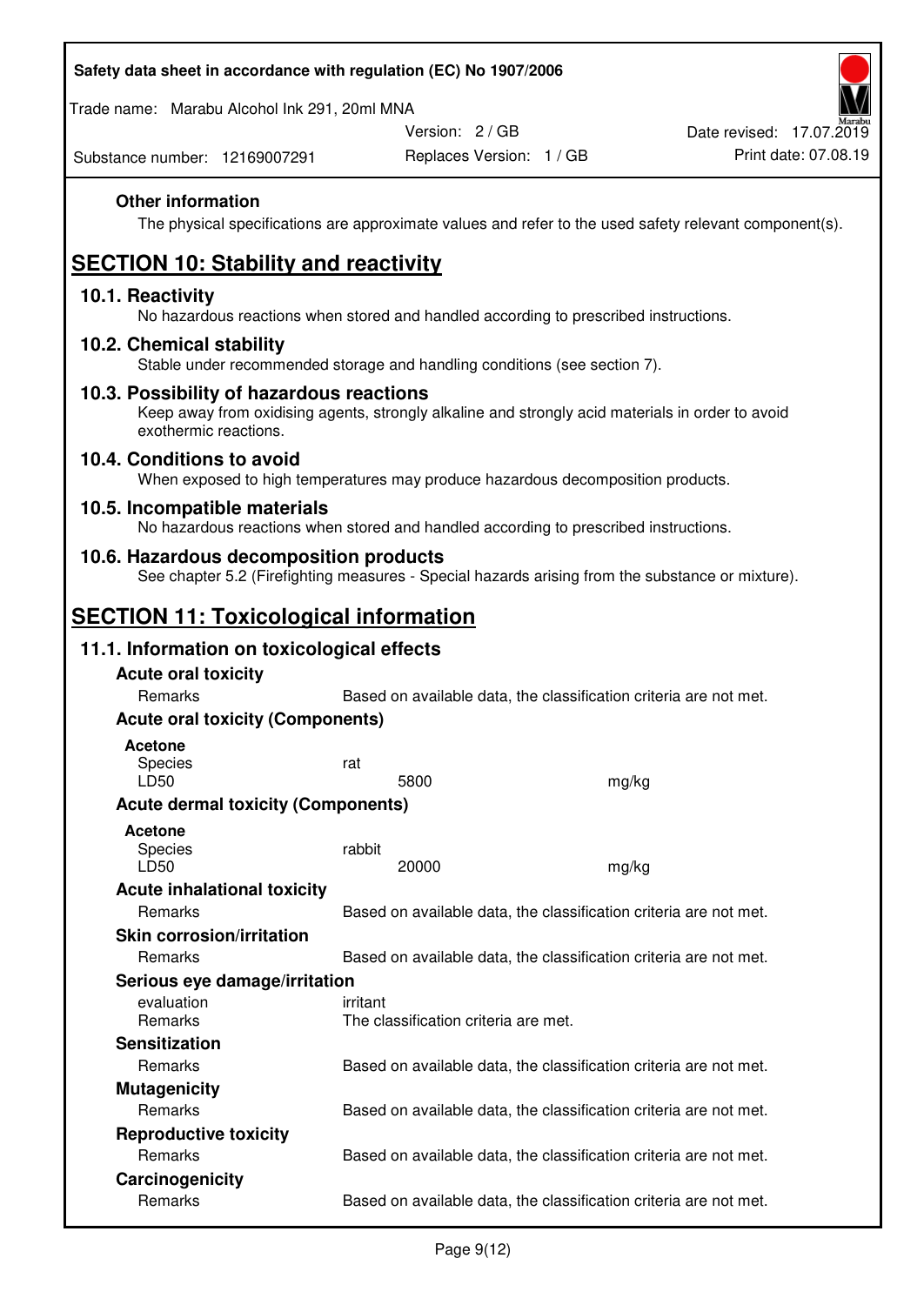Trade name: Marabu Alcohol Ink 291, 20ml MNA

Version: 2 / GB

Substance number: 12169007291

Replaces Version: 1 / GB Print date: 07.08.19 Date revised: 17.07.2019

# **Specific Target Organ Toxicity (STOT)**

| Single exposure<br><b>Remarks</b><br>evaluation | The classification criteria are met.<br>May cause drowsiness or dizziness. |
|-------------------------------------------------|----------------------------------------------------------------------------|
| <b>Repeated exposure</b><br>Remarks             | Based on available data, the classification criteria are not met.          |

#### **Aspiration hazard**

Based on available data, the classification criteria are not met.

#### **Experience in practice**

Exposure to component solvents vapours concentration in excess of the stated occupational exposure limit may result in adverse health effects such as mucous membrane and respiratory system irritation and adverse effects on kidney, liver and central nervous system. Symptoms and signs include headache, dizziness, fatigue, muscular weakness, drowsiness and in extreme cases, loss of consciousness. Solvents may cause some of the above effects by absorption through the skin. Repeated or prolonged contact with the mixture may cause removal of natural fat from the skin resulting in non-allergic contact dermatitis and absorption through the skin. The liquid splashed in the eyes may cause irritation and reversible damage. Ingestion may cause nausea, diarrhoea and vomiting. This takes into account, where known, delayed and immediate effects and also chronic effects of components from short-term and long-term exposure by oral, inhalation and dermal routes of exposure and eye contact.

#### **Other information**

There are no data available on the mixture itself. The mixture has been assessed following the additivity method of the GHS/CLP Regulation (EC) No 1272/2008.

# **SECTION 12: Ecological information**

# **12.1. Toxicity**

#### **General information**

There are no data available on the mixture itself.Do not allow to enter drains or water courses.The mixture has been assessed following the summation method of the CLP Regulation (EC) No 1272/2008 and is not classified as dangerous for the environment.

#### **12.2. Persistence and degradability**

#### **General information**

No data available

#### **12.3. Bioaccumulative potential**

#### **General information**

There are no data available on the mixture itself.

#### **Partition coefficient: n-octanol/water**

Remarks Not applicable

# **12.4. Mobility in soil**

#### **General information**

There are no data available on the mixture itself.

#### **12.5. Results of PBT and vPvB assessment**

#### **General information**

There are no data available on the mixture itself.

#### **12.6. Other adverse effects**

## **General information**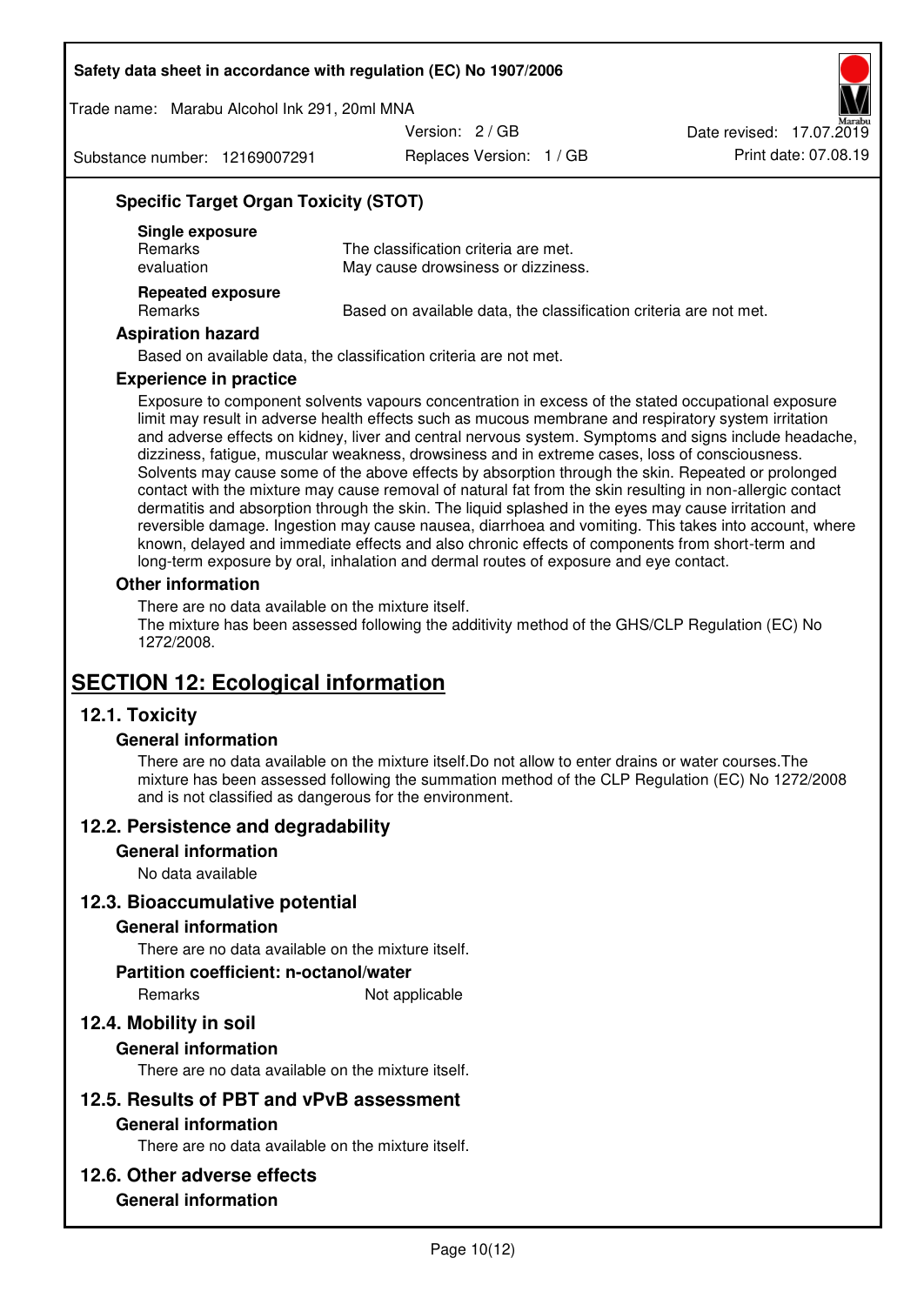Trade name: Marabu Alcohol Ink 291, 20ml MNA

Version: 2 / GB

Substance number: 12169007291

Replaces Version: 1 / GB Print date: 07.08.19 Date revised: 17.07.2019

There are no data available on the mixture itself.

# **SECTION 13: Disposal considerations**

# **13.1. Waste treatment methods**

#### **Disposal recommendations for the product**

Do not allow to enter drains or water courses.

Wastes and emptied containers should be classified in accordance with relevant national regulation. The European Waste Catalogue classification of this product, when disposed of as waste is EWC waste code  $08\,03\,12^*$  waste ink containing dangerous substances If this product is mixed with other wastes, the original waste product code may no longer apply and the appropriate code should be assigned.

For further information contact your local waste authority.

#### **Disposal recommendations for packaging**

Using information provided in this safety data sheet, advice should be obtained from the relevant waste authority on the classification of empty containers. Empty containers must be scrapped or reconditioned.

Not emptied containers are hazardous waste (waste code number 150110).

# **SECTION 14: Transport information**

#### **Land transport ADR/RID**

| 14.1. UN number<br><b>UN 1263</b>                                                                                                                                                                                                            |                   |
|----------------------------------------------------------------------------------------------------------------------------------------------------------------------------------------------------------------------------------------------|-------------------|
| 14.2. UN proper shipping name                                                                                                                                                                                                                |                   |
| <b>PAINT</b>                                                                                                                                                                                                                                 |                   |
| 14.3. Transport hazard class(es)                                                                                                                                                                                                             |                   |
| Class                                                                                                                                                                                                                                        |                   |
| Label                                                                                                                                                                                                                                        | ვ<br>ვ            |
| 14.4. Packing group                                                                                                                                                                                                                          |                   |
| Packing group                                                                                                                                                                                                                                | Ш                 |
| Special provision                                                                                                                                                                                                                            | 640D              |
| <b>Limited Quantity</b>                                                                                                                                                                                                                      | 5 <sub>1</sub>    |
| Transport category                                                                                                                                                                                                                           | 3                 |
| 14.5. Environmental hazards                                                                                                                                                                                                                  |                   |
| Tunnel restriction code                                                                                                                                                                                                                      | D/E               |
|                                                                                                                                                                                                                                              |                   |
| <b>Marine transport IMDG/GGVSee</b><br>14.1. UN number<br>UN 1263<br>14.2. UN proper shipping name<br><b>PAINT</b><br>14.3. Transport hazard class(es)<br>Class<br>14.4. Packing group<br>Packing group<br>14.5. Environmental hazards<br>no | 3<br>$\mathbf{I}$ |
| Air transport ICAO/IATA                                                                                                                                                                                                                      |                   |
| 14.1. UN number                                                                                                                                                                                                                              |                   |
| UN 1263                                                                                                                                                                                                                                      |                   |
| 14.2. UN proper shipping name<br><b>PAINT</b>                                                                                                                                                                                                |                   |
| 14.3. Transport hazard class(es)                                                                                                                                                                                                             |                   |
| Class                                                                                                                                                                                                                                        | 3                 |
|                                                                                                                                                                                                                                              |                   |